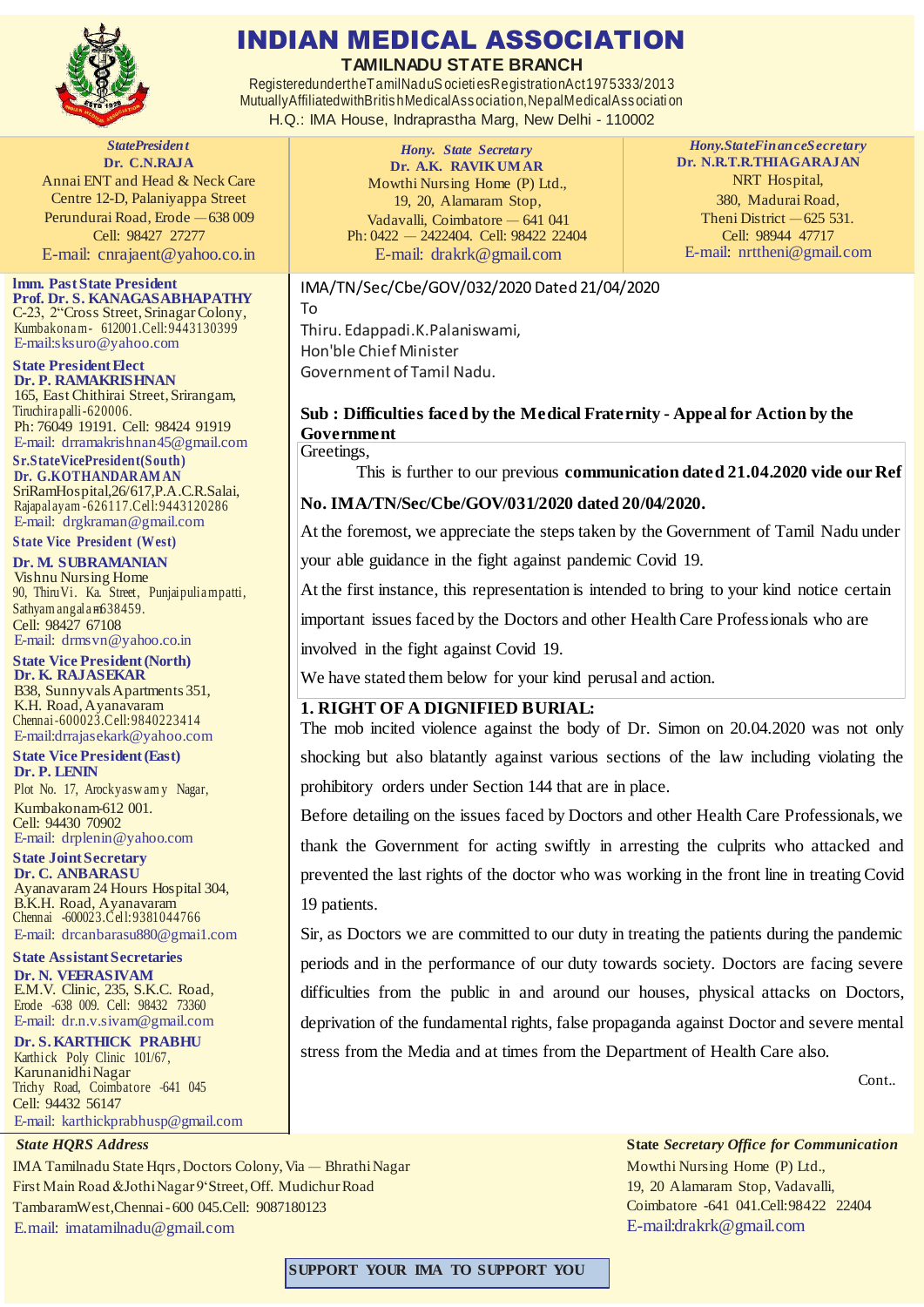Sir, in this context it just and necessary to point that right from the outbreak of the pandemic, Doctors have been working tirelessly in creating awareness and in also treating the patients infected. It is humbly submitted that while returning to home after treating the patients, the Doctors and other health care professionals are being stopped from entering into their houses on the pretext that since they had treated patients infected with virus the same can be spread by them. Such, act of obstruction by the public causes severe mental agony and stress to the Doctors and health care professionals. Even, in the case of doctors who have expired due to infection, brutal attacks are being carried on the Doctors and Health Care Professionals. In this regard it is pertinent to mention that the general presumption that the Doctors who treat the Covid 19 patients will also be affected by the virus needs to be eradicated by creating proper awareness. Since, Doctors and other health care professionals strictly follow the guidelines issued by the Government from time to time in taking safety measures while treating the patients.

Sir, in order to avert any further unfortunate incidents during the disposal of the corpse of either Doctors or the general public who succumbed to Covid 19, the State Government, in consonance with the WHO recommendations, passed **G.O (Ms).No.178** dated 08.04.2020, enlisting its comprehensive instructions/guidelines on dead body management infested with COVID- 19. Though the said Government Order is strictly followed in the disposal of the dead body the same needs to be educated to the general public as well in order to eradicate the fear in the minds of the general public.

Sir, in order to ensure the safety of the Doctors and other health professionals, stringent action is to be taken on the miscreants who make false propaganda as if the disposal of the dead body would result in spread of the pandemic in that particular area. It is pertinent to mention that Doctors and other health care professionals face similar false propaganda by the miscreants as if a particular Doctor or health care professional is infected by the virus though the fact is otherwise, which results in severe social stigma on the Doctors and the other health care professionals and their entire professional and their families are boycotted by the general public. Such spread of false news on assumptions and presumptions should be prohibited and strict action is to be initiated against such miscreants who indulge in such acts under the Sections 188 of the Indian Penal Code.

Cont………..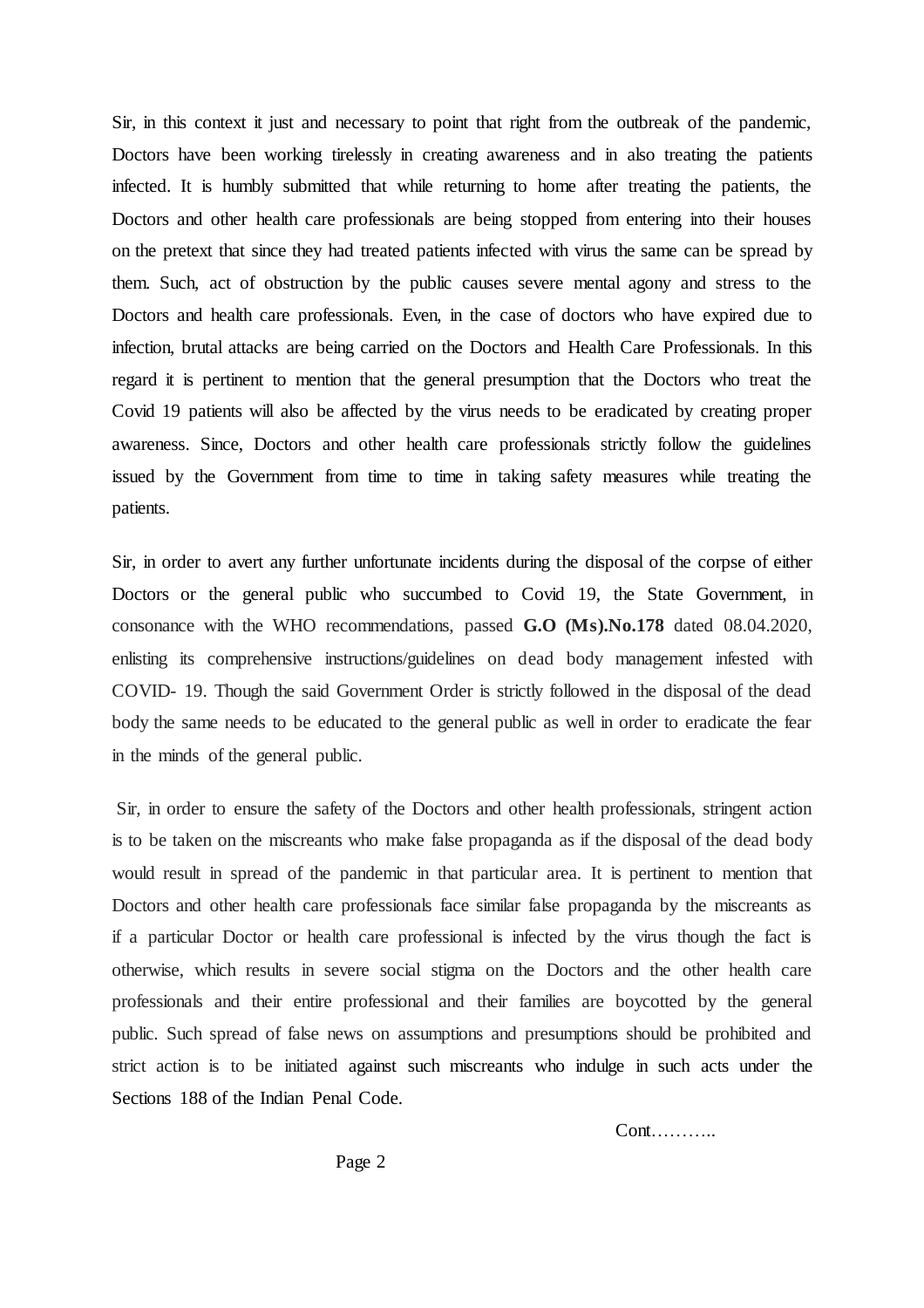The Honble Madras high Court in Suo Motto W.P.No.7492 of 2020 has held

"That the scope and ambit of Article 21 includes right to have a decent burial. It prima facie appears that s a consequence of the above said alleged acts, a person who practiced a noble profession as a doctor and breathed his last, has been deprived of his right, to have a burial, in a cemetery earmarked for that purpose and that apart, on account of law and order and public order problem created, the officials who have performed their duties appeared have sustained grievous injuries."

**We need a definite protocol from the Govt for a Honoured , Dignified Cremation of the Body of the Health Care Professionals who sacrifice their life in the Fight against CORONA**

**Family of all the health care professionals who sacrifice their life also have the right to get the State Government Relief fund** 

## **2. VIOLENCE AGAINST DOCTORS/MEDICAL PROFESSIONALS:**

In the case of violence/attacks against doctors that have been prevalent, the violators are to be punished under Sections 3 and 5 of the Tamilnadu Medicare service persons and Medicare Medicare service Institutions (Prevention of Violence and Damage of loss of Property) Act 2008 (Act No.48.).

# **We seek the State Govt to Refer to the centre for the central Act for the violence against doctors/medical professionals**

## **3. SEALING OF HOSPITALS WHERE DOCTORS HAVE BEEN INFECTED BY COVID 19:**

Doctors are working on the frontline of the Covid 19 pandemic against all odds and in strict adherence to the Government orders including GO (Ms) 181, issued by the Public Health and Family Welfare Department on 08.04.2020, wherein all hospitals established under clinical establishment act, 1997 are bound to offer services to the patients. Moreover, the G.O lays down strict action for those establishments which refuses to treat patients.

However, in circumstances where a doctor/nurse having contracted Covid 19 in the course of treating patients, some hospitals/Nursing homes in the state of Tamilnadu have been sealed by health officials.

Cont………….